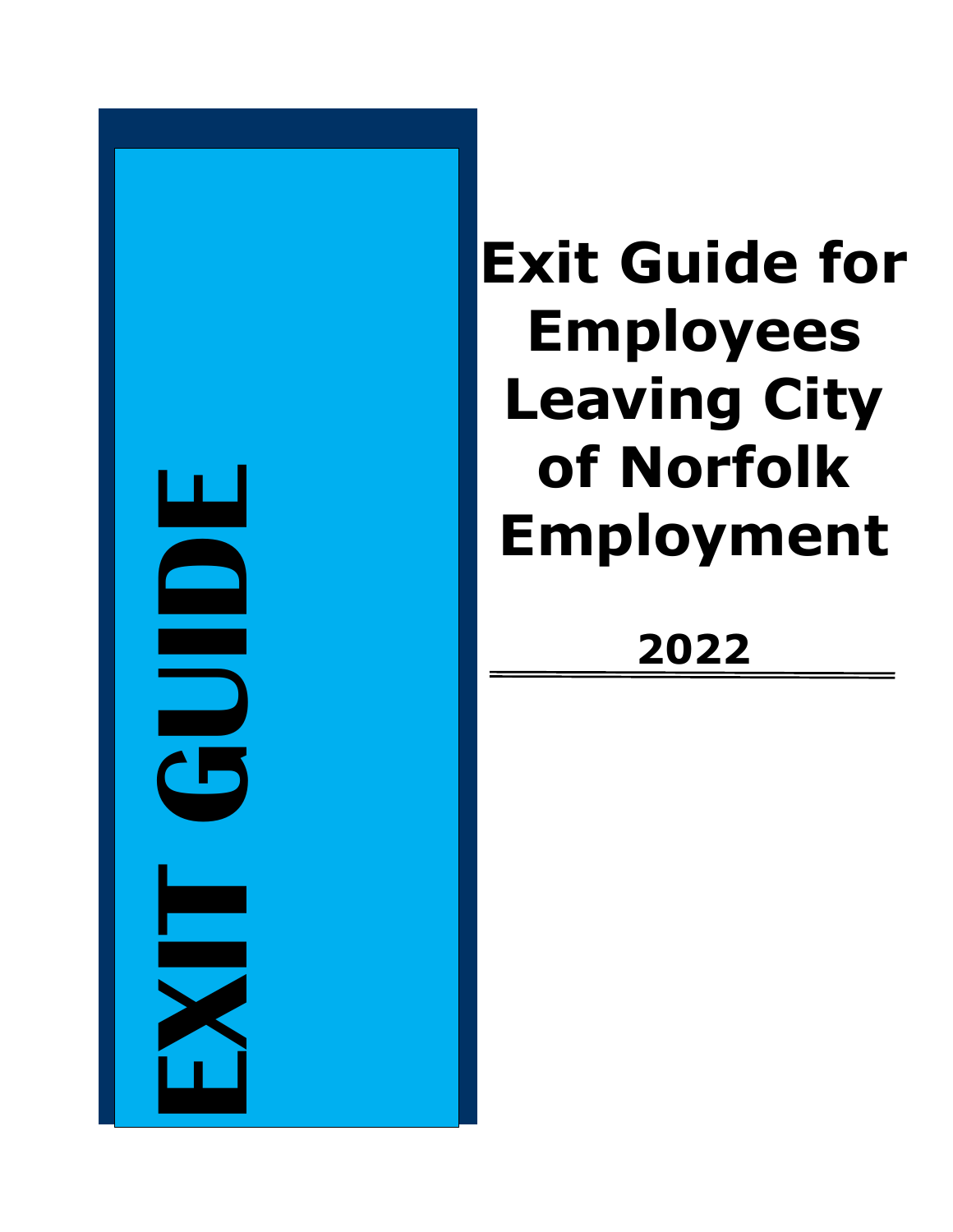This Exiting Employee Information Guide has been assembled to assist you as you conclude your employment with the City of Norfolk. It provides you with information regarding benefits, final pay, retirement, and other important information. Each section has a Quick Reference Guide so that you know who to speak with if you have questions. PLEASE NOTE, IN MOST CASES THERE ARE TIME RESTRICTIONS TO MAKE CERTAIN BENEFIT ELECTIONS.

### Summary Checklist

| <b>Employee Considerations</b>                                                                                                       | <b>Timeframe</b>                                                                                                                                                                                                                                                                                                              |
|--------------------------------------------------------------------------------------------------------------------------------------|-------------------------------------------------------------------------------------------------------------------------------------------------------------------------------------------------------------------------------------------------------------------------------------------------------------------------------|
| If considering retirement,<br>congratulations! To learn about your<br>options, start the process by<br>considering the options here. | <b>NERS Members:</b> Contact the Retirement<br>Office at least 30 days but no greater<br>than 90 days before your desired<br>retirement date                                                                                                                                                                                  |
|                                                                                                                                      | <b>VRS Members of Plan 1 or Plan 2: Visit</b><br>https://www.varetire.org/education/are-<br>you-ready-to-retire within 5 years of<br>getting ready to retire to view a webinar.<br>The webinar will guide you through<br>important retirement decisions (such as<br>when to retire and selecting a benefit<br>payout option). |
|                                                                                                                                      | <b>VRS Members of the Hybrid Plan: Visit</b><br>https://www.varetirement.org/hybrid/mil<br>estones/getting-ready-to-retire.html as<br>soon as you start considering retirement<br>to view guides and instructional videos.                                                                                                    |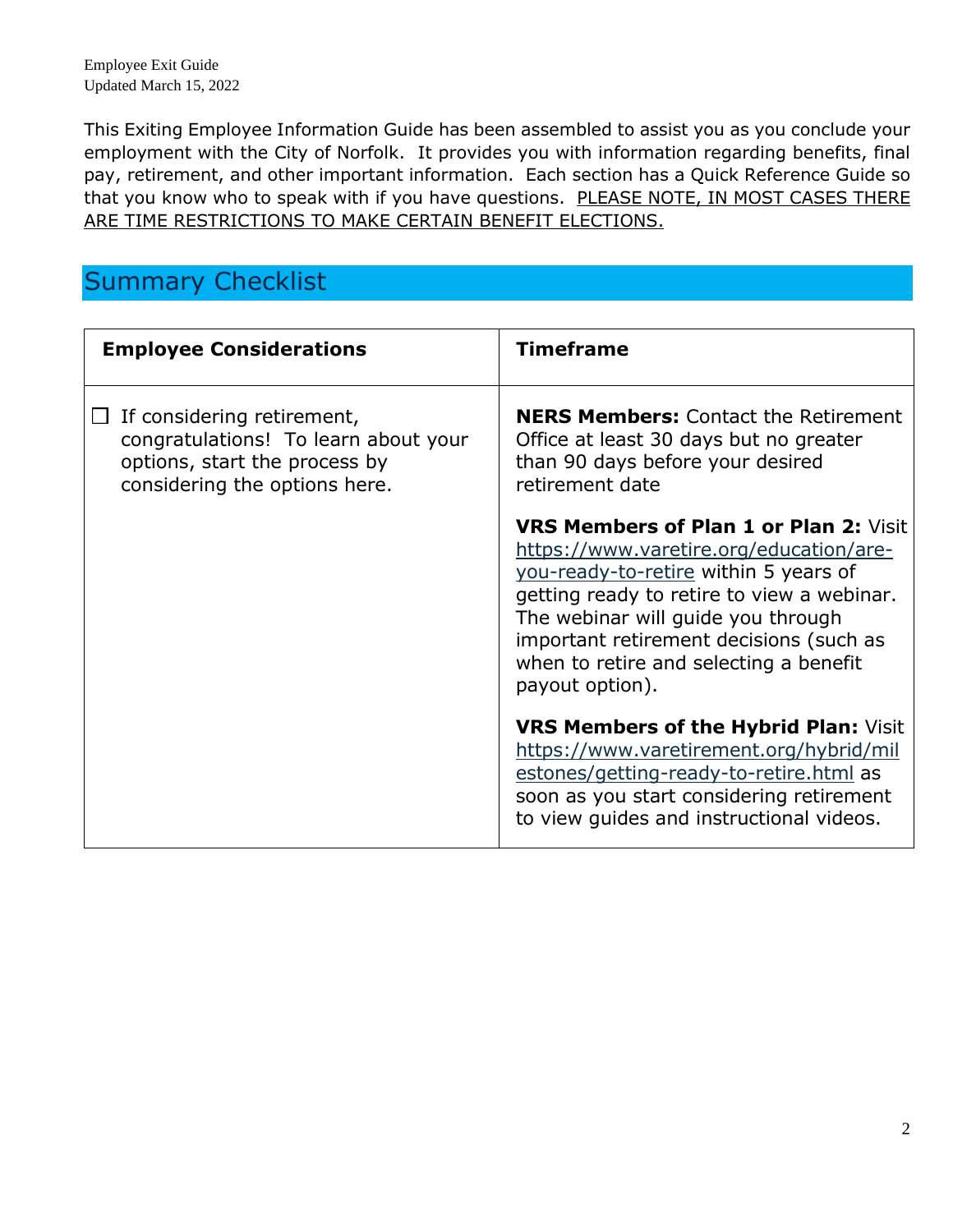| If retiring, complete application and<br>paperwork                                                                                                                           | <b>NERS Members: Required to meet with</b><br>a Retirement staff member to complete<br>and sign paperwork at least 30 days but<br>no more than 90 days before you retire,<br>per Norfolk City Code Chapter 37,<br>Section 61<br><b>VRS Members:</b> Required to submit via<br>myvrs.varetire.org at least 60 days but<br>not more than four months (120 days)<br>before you retire, per the Code of<br>Virginia Title 51.1 |
|------------------------------------------------------------------------------------------------------------------------------------------------------------------------------|----------------------------------------------------------------------------------------------------------------------------------------------------------------------------------------------------------------------------------------------------------------------------------------------------------------------------------------------------------------------------------------------------------------------------|
| $\Box$ Verify your current address in<br>PeopleSoft Self-Service                                                                                                             | Before you leave                                                                                                                                                                                                                                                                                                                                                                                                           |
| $\Box$ Review final paycheck information via<br>PeopleSoft Self-Service. If retiring,<br>review your sick leave balance that will<br>be included in your retirement benefit. | Before you leave<br><b>Retiring NERS Members: Review your</b><br>sick leave balance that will be included in<br>your retirement benefit calculation<br><b>Retiring VRS Members: Your sick leave</b><br>balance is not included in your retirement<br>benefit calculation                                                                                                                                                   |
| Apply for optional insurance<br>continuation (Group Term Life,<br>Accidental Death and Dismemberment,<br>and Long-Term Disability)                                           | Within 30 days from your last date of<br>coverage on a City plan                                                                                                                                                                                                                                                                                                                                                           |
| Elect City Medical/ Dental/ Vision/ FSA<br><b>COBRA Coverage</b>                                                                                                             | Follow instructions in your COBRA<br>notification letter                                                                                                                                                                                                                                                                                                                                                                   |
| Elect City retiree medical plan, if<br>eligible                                                                                                                              | Before your retirement date                                                                                                                                                                                                                                                                                                                                                                                                |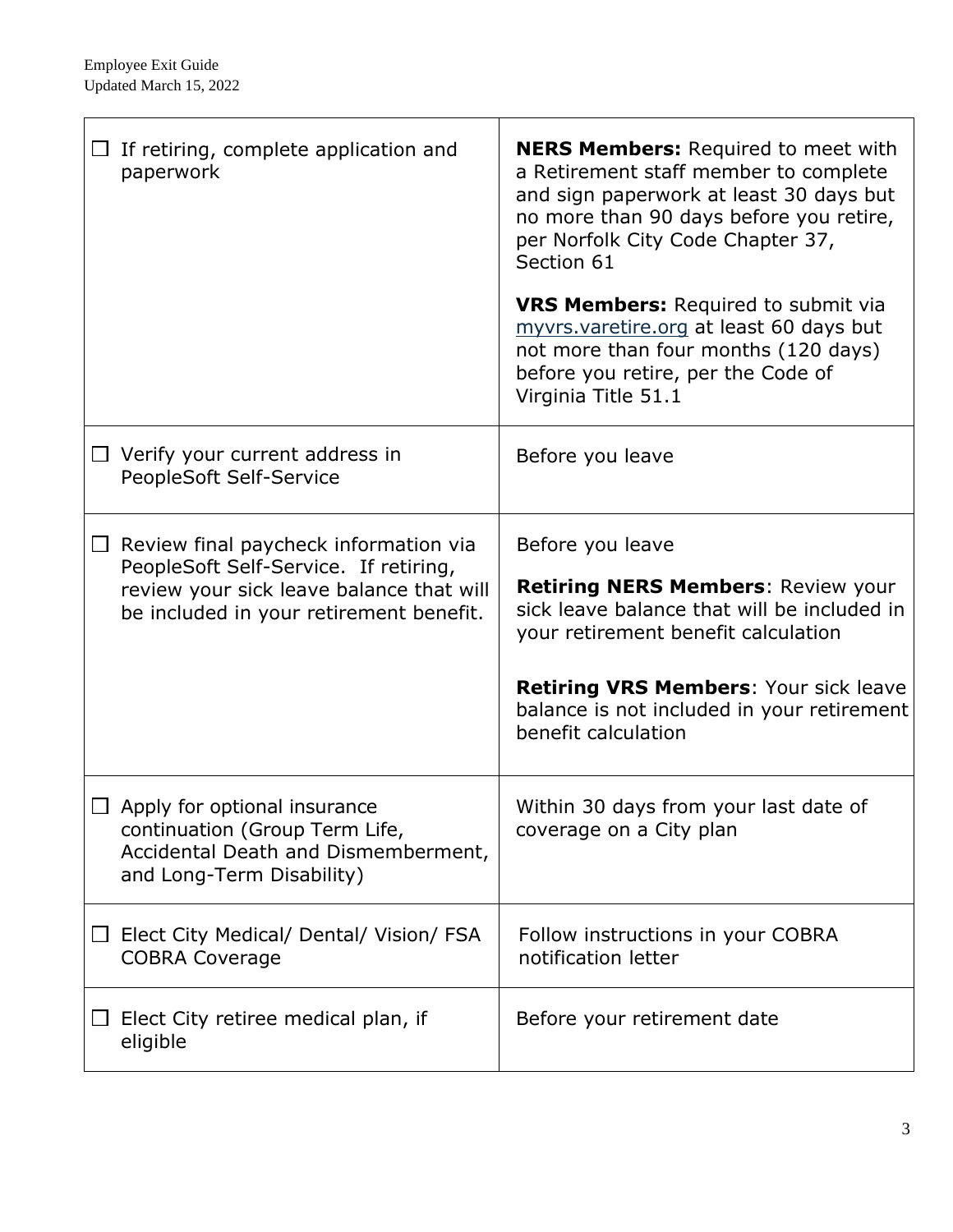## Table of Contents

| Deferred Compensation Mission Square Retirement (formerly ICMA-RC) .9 |
|-----------------------------------------------------------------------|
|                                                                       |
| Employee Badges, Uniform, Keys, Equipment and Parking Pass  9         |
|                                                                       |
|                                                                       |
|                                                                       |
|                                                                       |
|                                                                       |
|                                                                       |
|                                                                       |
|                                                                       |
|                                                                       |
|                                                                       |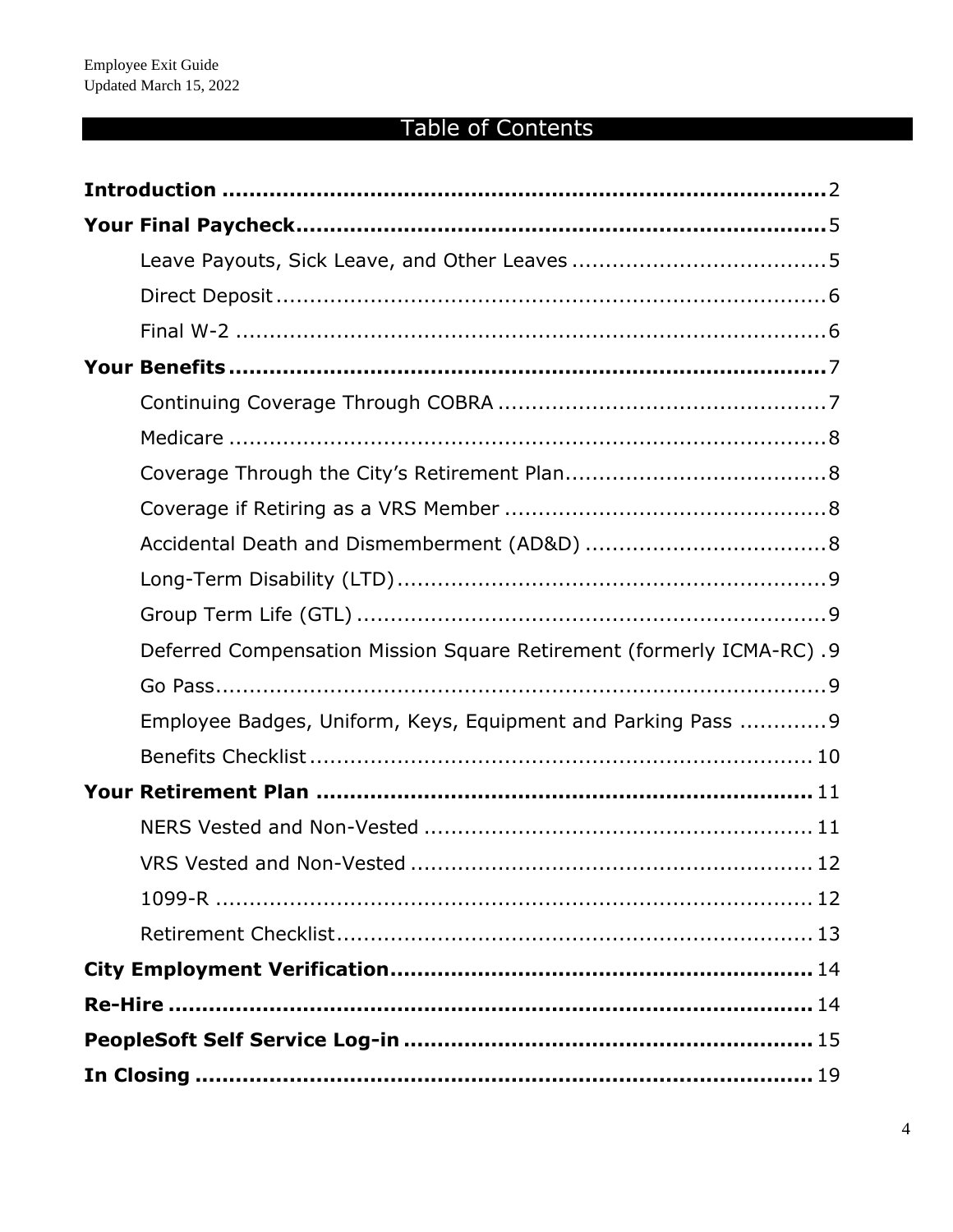| <b>Your Final Paycheck</b>                                                                                  |                                                                                                                                                                                                                                                                                                                                                                                                                                                                          |
|-------------------------------------------------------------------------------------------------------------|--------------------------------------------------------------------------------------------------------------------------------------------------------------------------------------------------------------------------------------------------------------------------------------------------------------------------------------------------------------------------------------------------------------------------------------------------------------------------|
| <b>Leave Payout</b>                                                                                         | Upon separation from City employment, regardless of reason or<br>circumstance, employees will receive payment for all remaining<br>annual* and compensatory leave balances after verification that<br>all absences prior to separation have been processed. Hours will<br>be paid based upon the employee's current equivalent hourly<br>rate. Employees will receive terminal leave payouts within two<br>(2) pay periods of the last pay period worked.<br><b>Note</b> |
|                                                                                                             | *Subject to the Maximum Carryforward limit specified Leave<br>Policy 4.1.<br>*Annual leave will not count toward employee's credited service<br>for pension purposes.                                                                                                                                                                                                                                                                                                    |
| <b>Sick Leave</b><br><b>Conversion for</b><br><b>Retiring</b><br><b>Employees -</b><br><b>NERS Eligible</b> | Employees who are members of NERS that separate from City<br>employment will not receive a sick leave payout. If you are<br>retiring from City service as a NERS member, your remaining sick<br>leave balance at the time of separation may be included in your<br>City retirement allowance calculation. Employees who are vested<br>in the retirement may receive service credit for their remaining<br>unused sick leave balance.                                     |
| <b>Sick Leave for</b><br><b>Retiring</b><br>Employees<br><b>VRS Eligible</b>                                | Employees who are members of VRS that separate from City<br>employment will not receive a sick leave payout. If you are<br>retiring from City service as a VRS member, your sick leave<br>balance is not included in your retirement allowance calculation.<br>Employees who are vested in retirement will not receive service<br>credit for their remaining unused sick leave balance.                                                                                  |
| <b>Other Leaves</b>                                                                                         | There is no payout for other categories of unused leave.                                                                                                                                                                                                                                                                                                                                                                                                                 |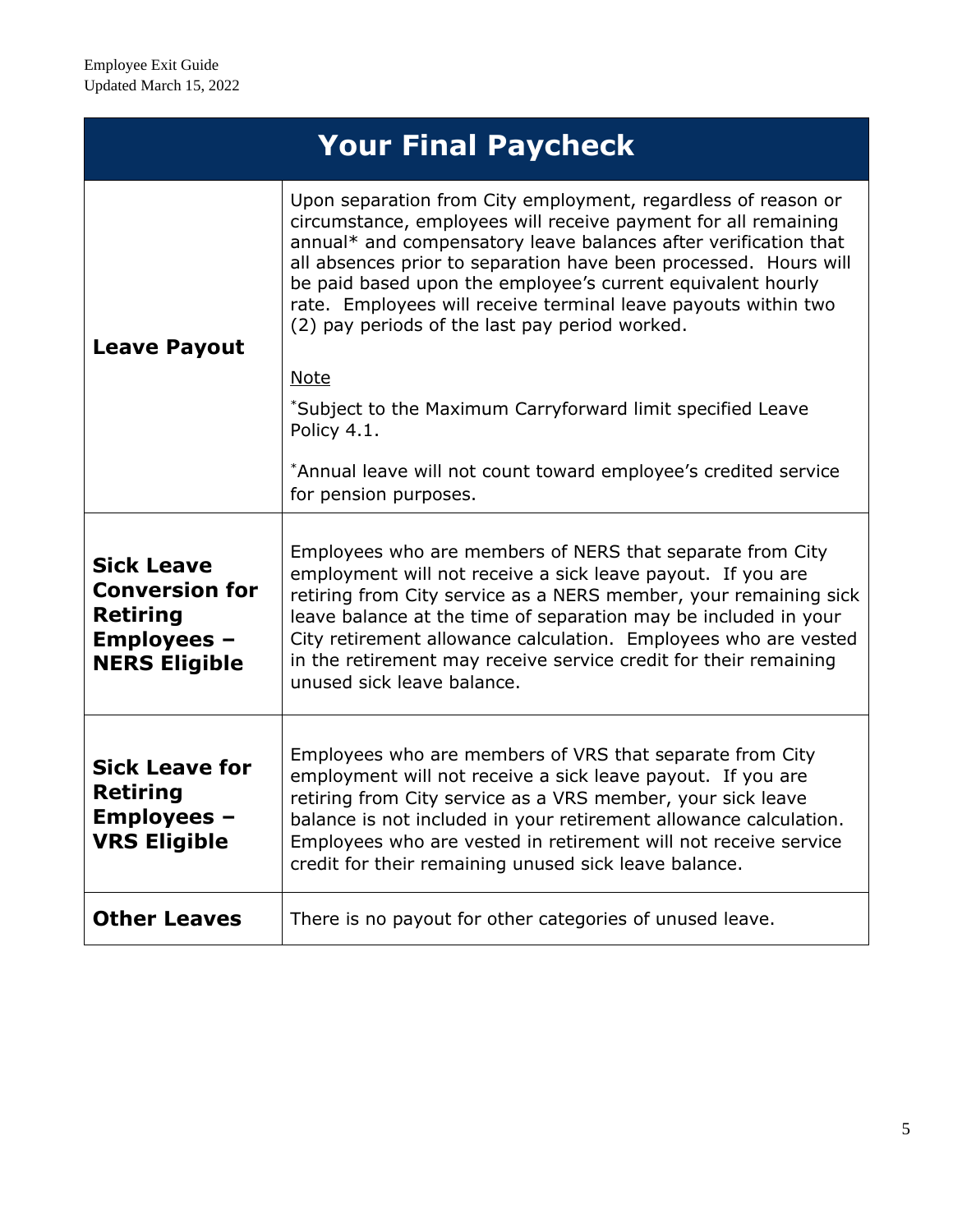| <b>Employee Considerations</b>                                                                                                                                                                                                                                                                                                         |                                                                                                                                                                                                                                                                                                                                                                                                                                                                                                                                                                                                                                      |
|----------------------------------------------------------------------------------------------------------------------------------------------------------------------------------------------------------------------------------------------------------------------------------------------------------------------------------------|--------------------------------------------------------------------------------------------------------------------------------------------------------------------------------------------------------------------------------------------------------------------------------------------------------------------------------------------------------------------------------------------------------------------------------------------------------------------------------------------------------------------------------------------------------------------------------------------------------------------------------------|
| <b>Direct Deposit</b>                                                                                                                                                                                                                                                                                                                  | Direct deposit will remain active until final payment including<br>leave and benefits payout have been processed.<br>If an employee's direct deposit is inactive prior to leaving the<br>City, the employee will receive a paper check in the mail to the<br>address on file in PeopleSoft.<br>*Verify your current address in PeopleSoft Self-<br>Service*                                                                                                                                                                                                                                                                          |
| $W-2$                                                                                                                                                                                                                                                                                                                                  | For the calendar year in which an employee separates from City<br>employment, a W-2 report of taxable earnings will be placed in<br>the mail by January $31st$ of the following year to the address on<br>record in PeopleSoft.<br>Employees who have separated from the City retain access to<br>PeopleSoft for 45 days. Please use this timeframe to obtain<br>copies of your final pay statements and your prior years W-2s<br>using the instructions in this guide.<br>Ensure that your address is correct in PeopleSoft Self-Service for<br>timely receipt of your W-2. NOTE: The U.S. Postal Service will<br>not forward W-2s. |
| If you participate in the City of Norfolk Voluntary Deferred Compensation Plan, the<br>$\Box$<br>VRS Hybrid Plan, or a "457" and/or "401(a)" Plan (governmental, deferred<br>compensation), refer to www.icmarc.org or call Mission Square Retirement (formerly<br>ICMA-RC) Investor Services at 1-800-669-7400 for available options. |                                                                                                                                                                                                                                                                                                                                                                                                                                                                                                                                                                                                                                      |
| How Do I                                                                                                                                                                                                                                                                                                                               | <b>Point of Contact</b>                                                                                                                                                                                                                                                                                                                                                                                                                                                                                                                                                                                                              |
| <b>Get Answers</b><br><b>Not Listed Here</b>                                                                                                                                                                                                                                                                                           | Finance-Payroll FINPayrollProcessors@norfolk.gov                                                                                                                                                                                                                                                                                                                                                                                                                                                                                                                                                                                     |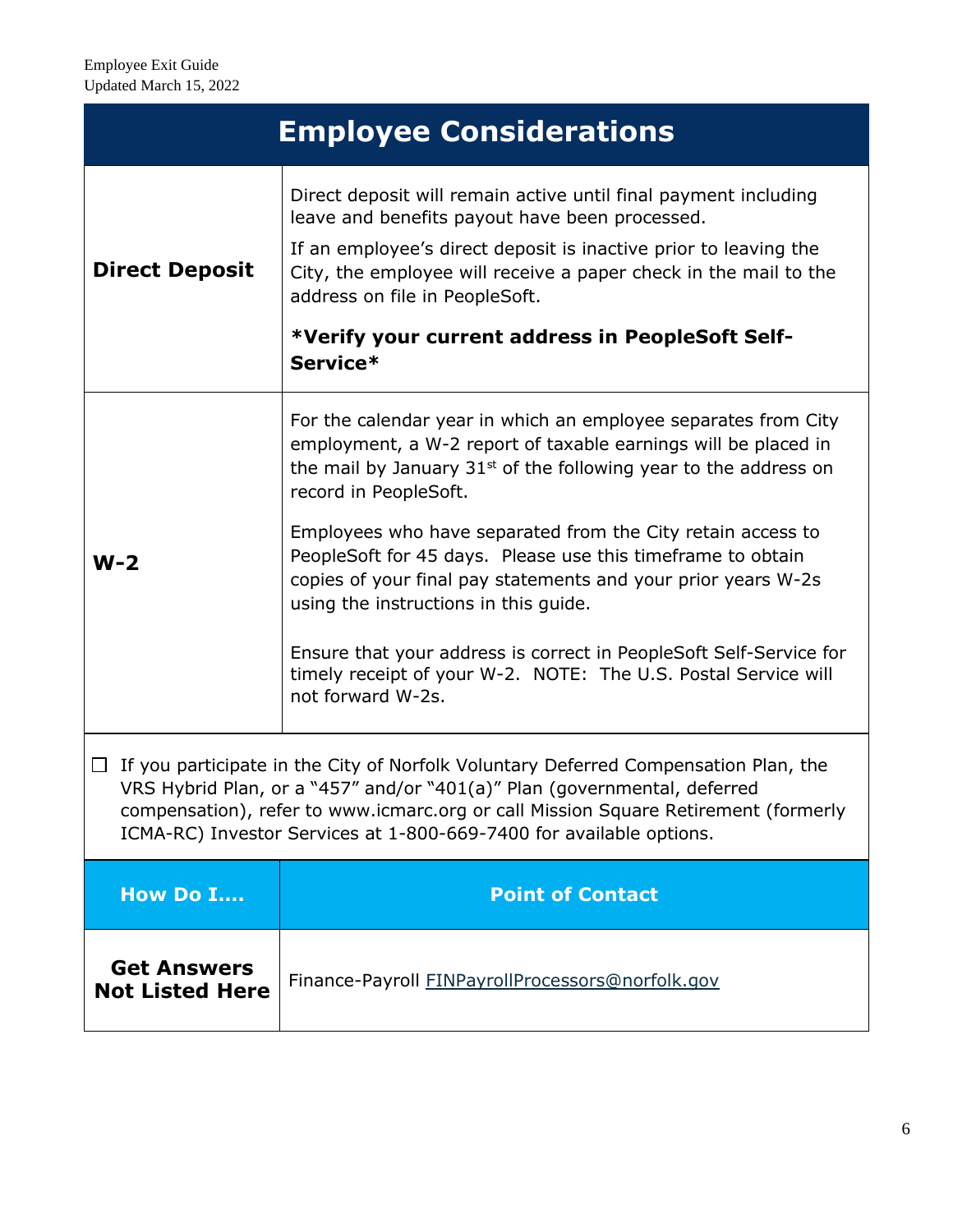## **Your Benefits**

**This section explains your options for continuing your City of Norfolk health care and optional insurance coverage after you leave City employment. PLEASE NOTE, IN MOST CASES THERE ARE TIME RESTRICTIONS TO MAKE THESE ELECTIONS.**

**This Guide is for employees who are leaving City employment. This information does not apply to employees who are changing departments or taking a leave of absence.**

| <b>Health Care Benefits</b> |
|-----------------------------|
|-----------------------------|

Your medical, dental and vision coverage ends the last day of the month you separate from City employment. The following information will help you decide which benefits, if any, you want to keep after your employment ends. Some benefits can be continued by paying the premiums yourself.

| <b>Continuing</b>                                                  | <b>Continuation of Health Coverage (COBRA) Plans</b>                                                                                                                                                                                 |
|--------------------------------------------------------------------|--------------------------------------------------------------------------------------------------------------------------------------------------------------------------------------------------------------------------------------|
| Coverage<br><b>Through</b><br><b>COBRA</b>                         | COBRA allows you or your dependents to buy continued<br>medical, dental and vision coverage (or medical-only or<br>dental/vision-only) when coverage through your City<br>employment ends. Continuation of your Health Care Flexible |
| Medical,                                                           | Spending Account is also available (see page 9).                                                                                                                                                                                     |
| <b>Dental, Vision</b><br>and Health<br><b>Care FSA</b><br>Coverage | Upon termination of employment, you will receive a letter at<br>your home address that explains COBRA coverage. If you<br>continue coverage under COBRA, follow the instructions<br>included with the COBRA information letter.      |
|                                                                    | To ensure you receive COBRA information in a timely manner,<br>PLEASE MAKE SURE YOUR ADDRESS IS SHOWN<br><b>CORRECTLY IN PEOPLESOFT OR ON YOUR LAST</b><br><b>PAYCHECK.</b>                                                          |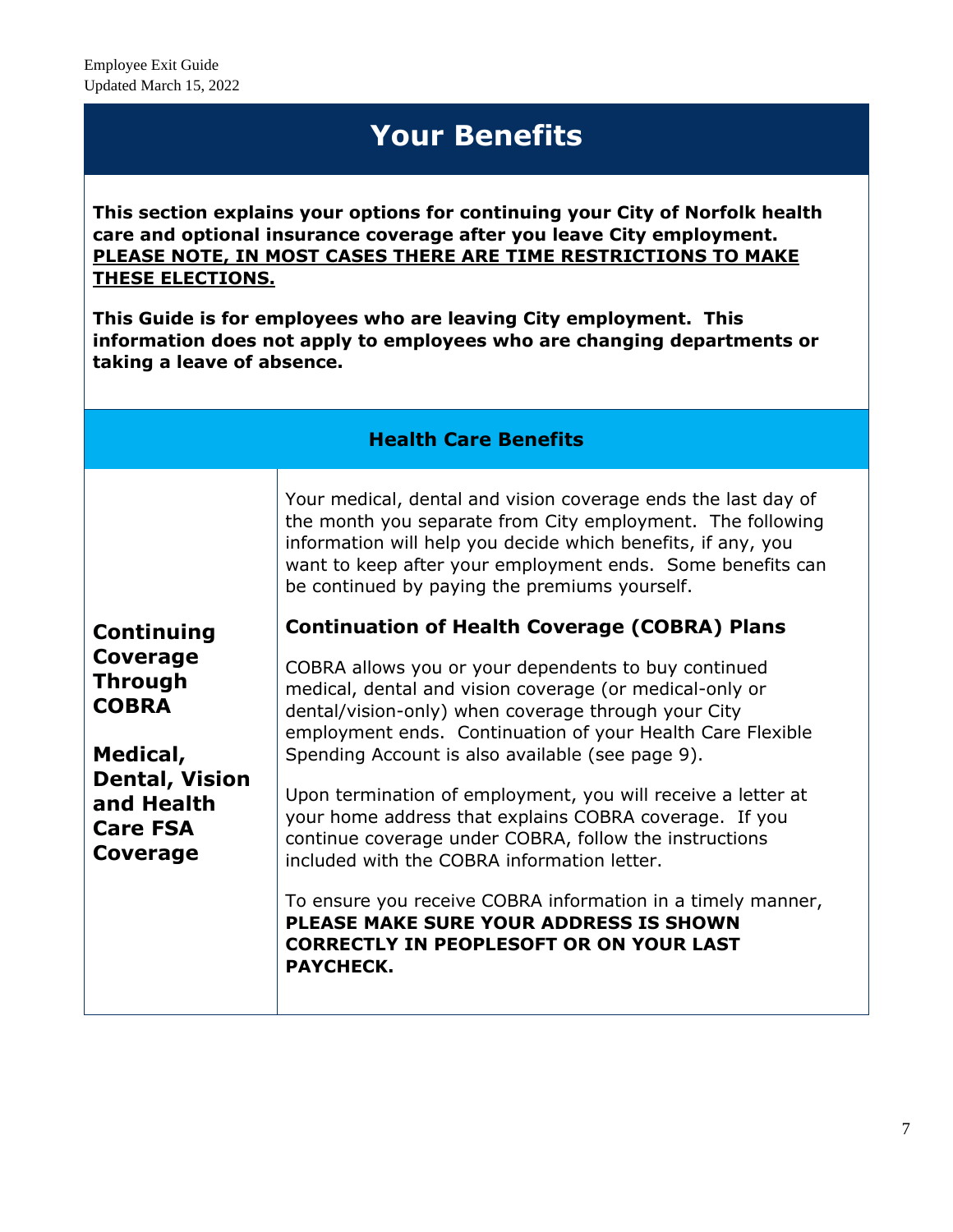| <b>Continuing</b><br><b>Medical, Dental,</b><br><b>Vision and</b><br><b>Health Care FSA</b><br>Coverage under<br><b>COBRA</b>                                                                                                                                                                                              | If you have not received a COBRA letter within 30 days of your<br>last day, contact the Benefits Team at <b>HRBenefits@norfolk.gov.</b>                                                                                                                                                                                                                                                                                                                                                                                      |
|----------------------------------------------------------------------------------------------------------------------------------------------------------------------------------------------------------------------------------------------------------------------------------------------------------------------------|------------------------------------------------------------------------------------------------------------------------------------------------------------------------------------------------------------------------------------------------------------------------------------------------------------------------------------------------------------------------------------------------------------------------------------------------------------------------------------------------------------------------------|
| <b>Medicare</b>                                                                                                                                                                                                                                                                                                            | You may be eligible for Medicare benefits depending on your<br>age and your reason for leaving employment. For more<br>information, call 1-800-MEDICARE or visit www.medicare.gov.                                                                                                                                                                                                                                                                                                                                           |
| Coverage<br>Through the<br><b>Norfolk</b><br><b>Employees</b><br><b>Retirement</b><br><b>System (NERS)</b><br><b>Coverage if</b><br><b>Retiring as a</b><br><b>Virginia</b><br><b>Retirement</b><br><b>System (VRS)</b><br><b>Member</b>                                                                                   | If you are eligible to retire, contact the HR Benefits Team<br>HRBenefits@norfolk.gov for information about the City's retiree<br>medical plans. In some cases, you can delay your enrollment<br>in a City retiree medical plan if you are covered by a spouse<br>who is still active in the City's insurance plan.<br>If you are eligible to retire, contact the City of Norfolk<br>Department of Human Resources Benefits Team at<br>HRBenefits@norfolk.gov for information regarding the City's<br>retiree medical plans. |
| <b>Optional Insurances and Other Benefits</b>                                                                                                                                                                                                                                                                              |                                                                                                                                                                                                                                                                                                                                                                                                                                                                                                                              |
| In some cases, you can continue or convert the optional insurance coverage<br>you had as an active employee. It is your responsibility to arrange for<br>conversion of optional insurance plans within the timeframe limits noted<br>below. The City does not provide additional reminders or conversion<br>opportunities. |                                                                                                                                                                                                                                                                                                                                                                                                                                                                                                                              |
| <b>Accidental Death</b><br>and<br><b>Dismemberment</b><br>(AD&D)                                                                                                                                                                                                                                                           | If you separate from City service, you have 30 days to<br>request conversion to an individual Life, Accidental Death<br>and Dismemberment (AD&D) policy. Contact Minnesota Life<br>at 1-800-441-2258 for details.                                                                                                                                                                                                                                                                                                            |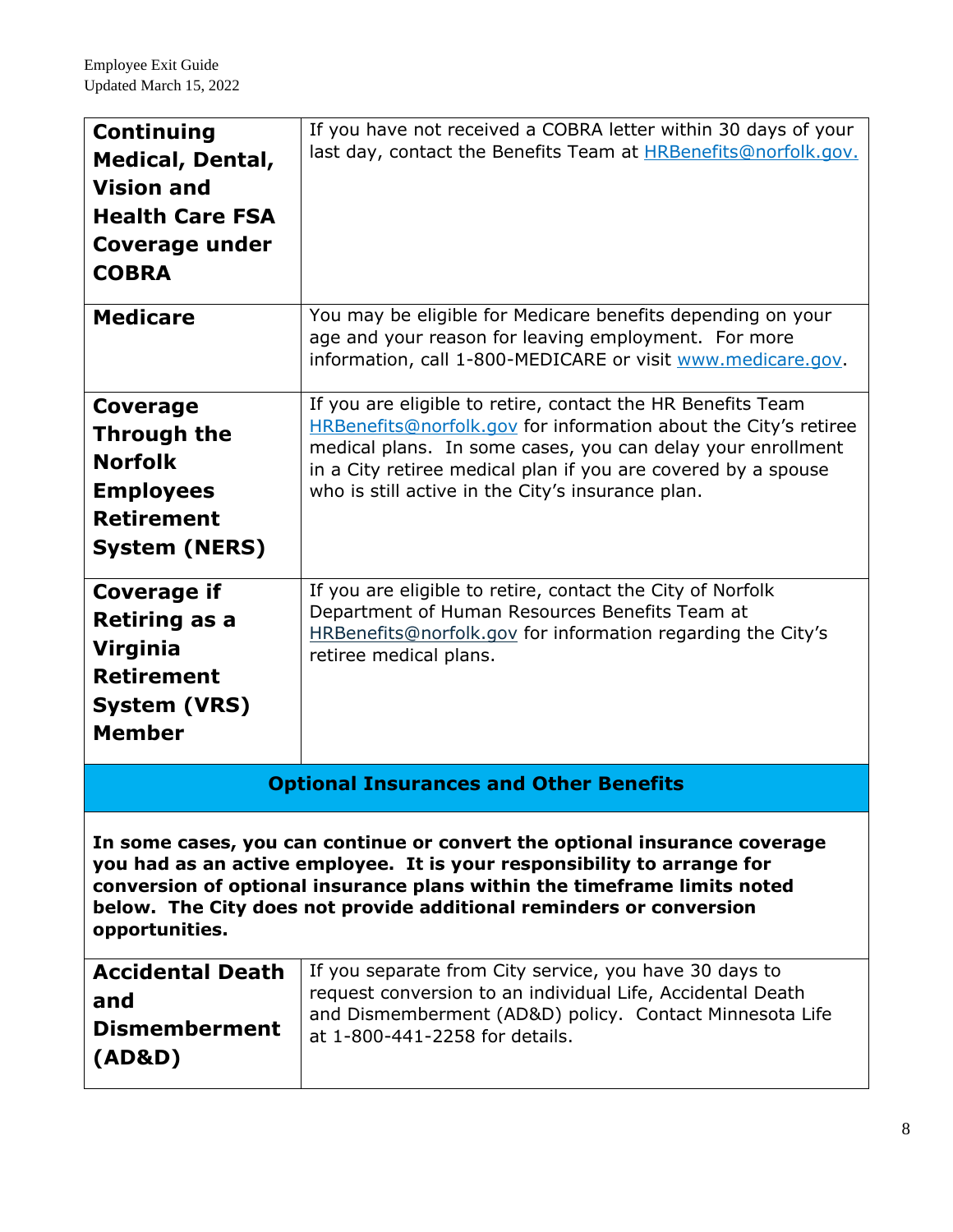| Long-Term<br><b>Disability (LTD)</b>                                                                           | If you separate from City service, you have 30 days to<br>request conversion to a Long-term Disability (LTD)<br>insurance policy. Contact The Hartford at (888) 277-4767<br>for details.                                                                                                                                                                                                                                    |
|----------------------------------------------------------------------------------------------------------------|-----------------------------------------------------------------------------------------------------------------------------------------------------------------------------------------------------------------------------------------------------------------------------------------------------------------------------------------------------------------------------------------------------------------------------|
| <b>Group Term Life</b><br>(GTL)                                                                                | Your Basic Group Term Life (GTL) coverage and any<br>supplemental coverage terminate on the last day of the<br>calendar month in which you were employed. You may<br>convert your group term life insurance to an individual<br>policy, without evidence of insurability, if you apply in<br>writing to Minnesota Life at 1-800-441-2258 and pay the<br>first premium within 30 days of the date you lose City<br>coverage. |
| <b>Deferred</b><br><b>Compensation</b><br><b>Mission Square</b><br><b>Retirement</b><br>(formerly ICMA-<br>RC) | If you participate in the City of Norfolk Voluntary Deferred<br>Compensation Plan, a "457" and/or "401(a)" Plan<br>(governmental, deferred compensation), refer to<br>www.icmarc.org or call Mission Square Retirement at 1-<br>800-669-7400 for available options.                                                                                                                                                         |
| <b>Go Pass</b>                                                                                                 | The Go Pass is paid by the employee at a cost of \$225.00.<br>If an employee has fully paid for the GO Pass the employee<br>can continue to use the pass until June 30 of each year.                                                                                                                                                                                                                                        |
| <b>Employee</b><br><b>Badges, Uniform,</b><br><b>Keys, Equipment</b><br>and Parking Pass                       | Turn in ALL your City issued items to your Supervisor,<br>including your employee badges, uniform, keys, equipment<br>and parking passes.                                                                                                                                                                                                                                                                                   |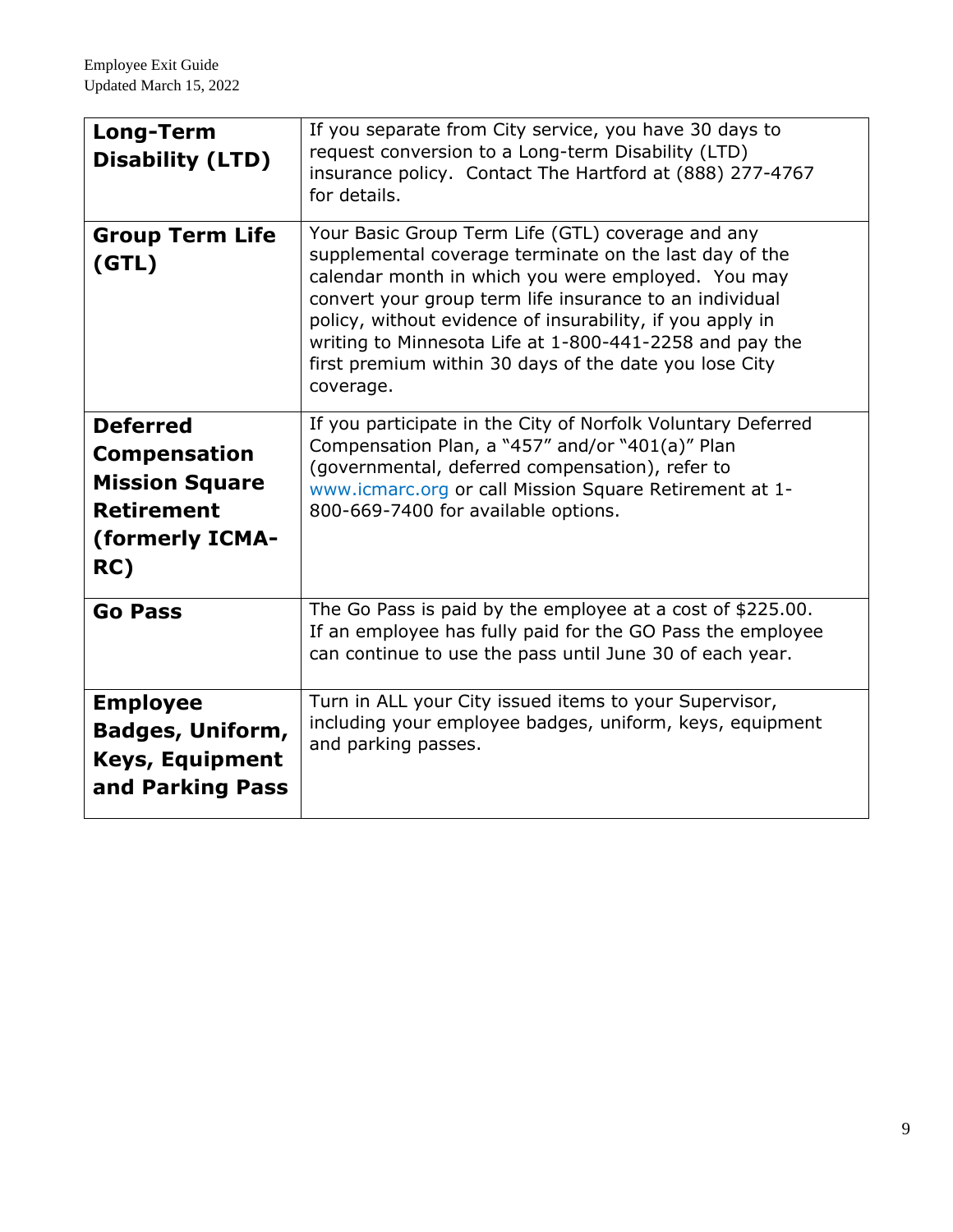| <b>Benefits Checklist</b>                                                            |                                                                                                                                                                                                                                                                                                                        |
|--------------------------------------------------------------------------------------|------------------------------------------------------------------------------------------------------------------------------------------------------------------------------------------------------------------------------------------------------------------------------------------------------------------------|
| <b>How Do I</b>                                                                      | <b>Point of Contact</b>                                                                                                                                                                                                                                                                                                |
| <b>Get Answers</b><br><b>Not Listed Here</b>                                         | Human Resources: HRHELP@norfolk.gov<br>Benefits: HRBENEFITS@norfolk.gov                                                                                                                                                                                                                                                |
| <b>Inquire About</b><br>My Health and<br><b>Other Voluntary</b><br><b>Benefits</b>   | Anthem Health: www.anthem.com<br>Pharmacy Services: www.anthem.com<br>Dental: www.deltadentalva.com<br>Vision: www.unicare.com<br>Flexible Spending Accounts: www.flex-admin.com<br>Health Savings Accounts: www.flex-admin.com<br>Legal Resources: www.legalresources.com<br>COBRA and Direct Billing: 1-877-502-6272 |
| <b>Inquire About</b><br>My Life<br><b>Insurance</b>                                  | Securian Financial at 1-800-441-2258                                                                                                                                                                                                                                                                                   |
| <b>Deferred</b><br><b>Compensation</b><br><b>Mission Square</b><br><b>Retirement</b> | Mackenzie Moss, Mission Square Retirement Plan Specialist:<br>mmoss@icmarc.org or Mission Square Retirement at 800-669-<br>7400.                                                                                                                                                                                       |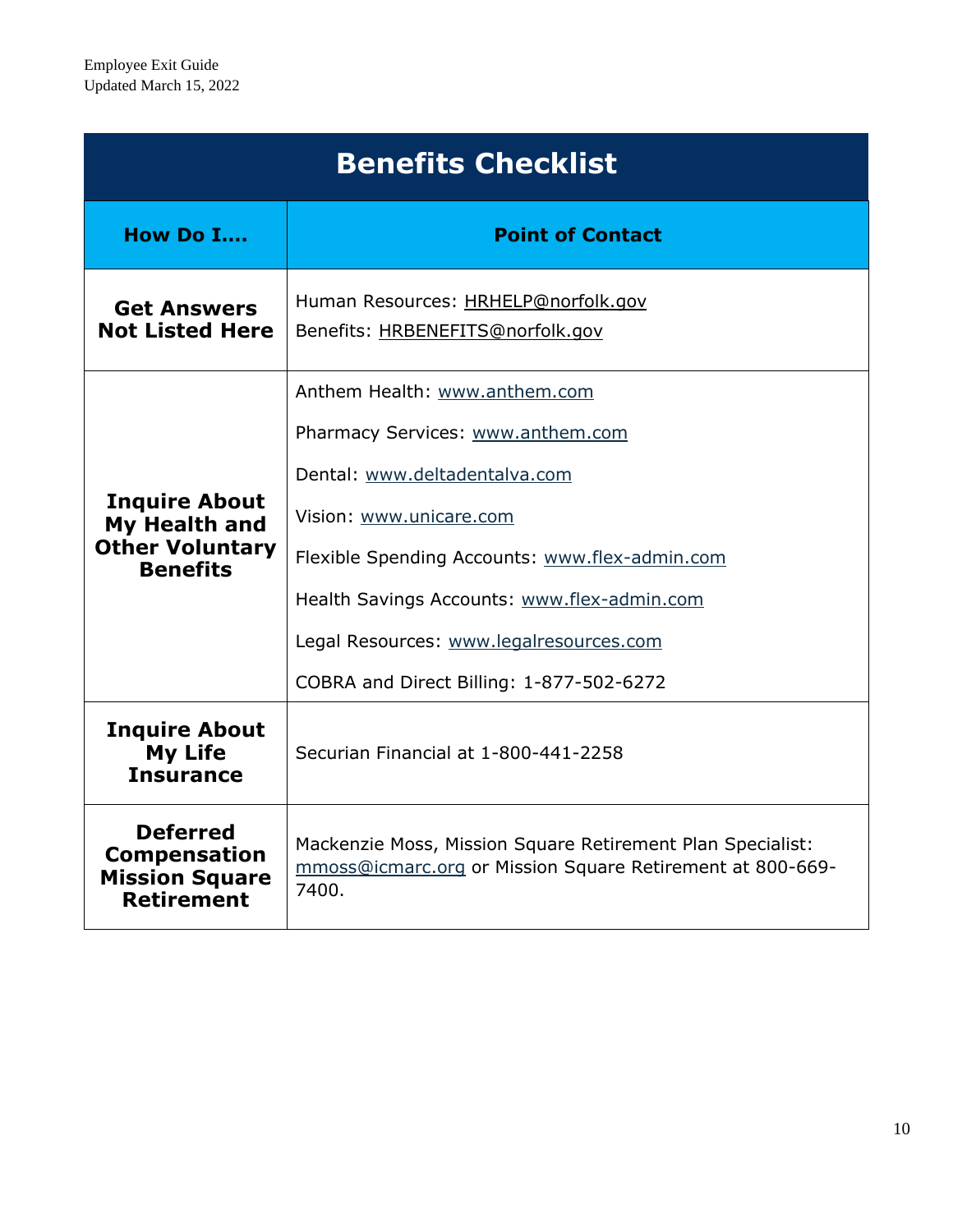| <b>Your Retirement Plan</b>             |                                                                                                                                                                                                                                                                                                                                                                                                                                                                                                                                                                                                                                                                                                                                                                                                                                                                                                                                                                                                                                                                                                                                                         |
|-----------------------------------------|---------------------------------------------------------------------------------------------------------------------------------------------------------------------------------------------------------------------------------------------------------------------------------------------------------------------------------------------------------------------------------------------------------------------------------------------------------------------------------------------------------------------------------------------------------------------------------------------------------------------------------------------------------------------------------------------------------------------------------------------------------------------------------------------------------------------------------------------------------------------------------------------------------------------------------------------------------------------------------------------------------------------------------------------------------------------------------------------------------------------------------------------------------|
| <b>NERS Member -</b><br><b>Vested</b>   | Norfolk Employees' Retirement System (NERS) members with<br>the equivalent of five (5) or more years of creditable service are<br>vested in the retirement system. You will be able to draw a<br>monthly benefit once you reach normal service retirement age.<br>For example, if you leave City employment when you are 40<br>years old, with 10 years of service, and your account is vested,<br>you may be able to apply for a monthly pension when you reach<br>the age of 60. Vested Service Retirement qualifications are in<br>accordance with the provisions of City Code Chapter 37 in effect<br>at the time of termination or resignation of City employment.<br>If your separation from City employment is a service retirement,<br>you will need to contact the Retirement Office at least 30 days<br>but no greater than 90 days in advance of your desired effective<br>retirement date to discuss your eligibility and options. Per<br>Norfolk City Code, you must meet with a Retirement Benefits<br>Specialist and sign your retirement paperwork at least 30 days<br>but no greater than 90 days before your desired retirement date. |
| <b>NERS Member</b><br><b>Non-Vested</b> | If you have less than the equivalent of five (5) years of<br>creditable service, you are not vested and are not entitled to a<br>future monthly benefit. If this is the case, you have the option<br>to rollover your mandatory contributions to an eligible IRA<br>account or you can receive a refund of your contributions. There<br>are significant penalties and tax liabilities associated with<br>withdrawal unless you rollover your contributions into another<br>eligible IRA account. Retirement Office staff can provide you<br>with information about your options. Once you have separated,<br>contact the Retirement Office at (757) 664-4738 to complete the<br>IRS 402(f) Refund of Contributions paperwork to withdraw your<br>contributions plus interest. You can obtain the Refund of<br>Contribution 402(f) form by visiting www.norfolk.gov/retirement<br>under the subtitle "Forms and Notices".                                                                                                                                                                                                                                |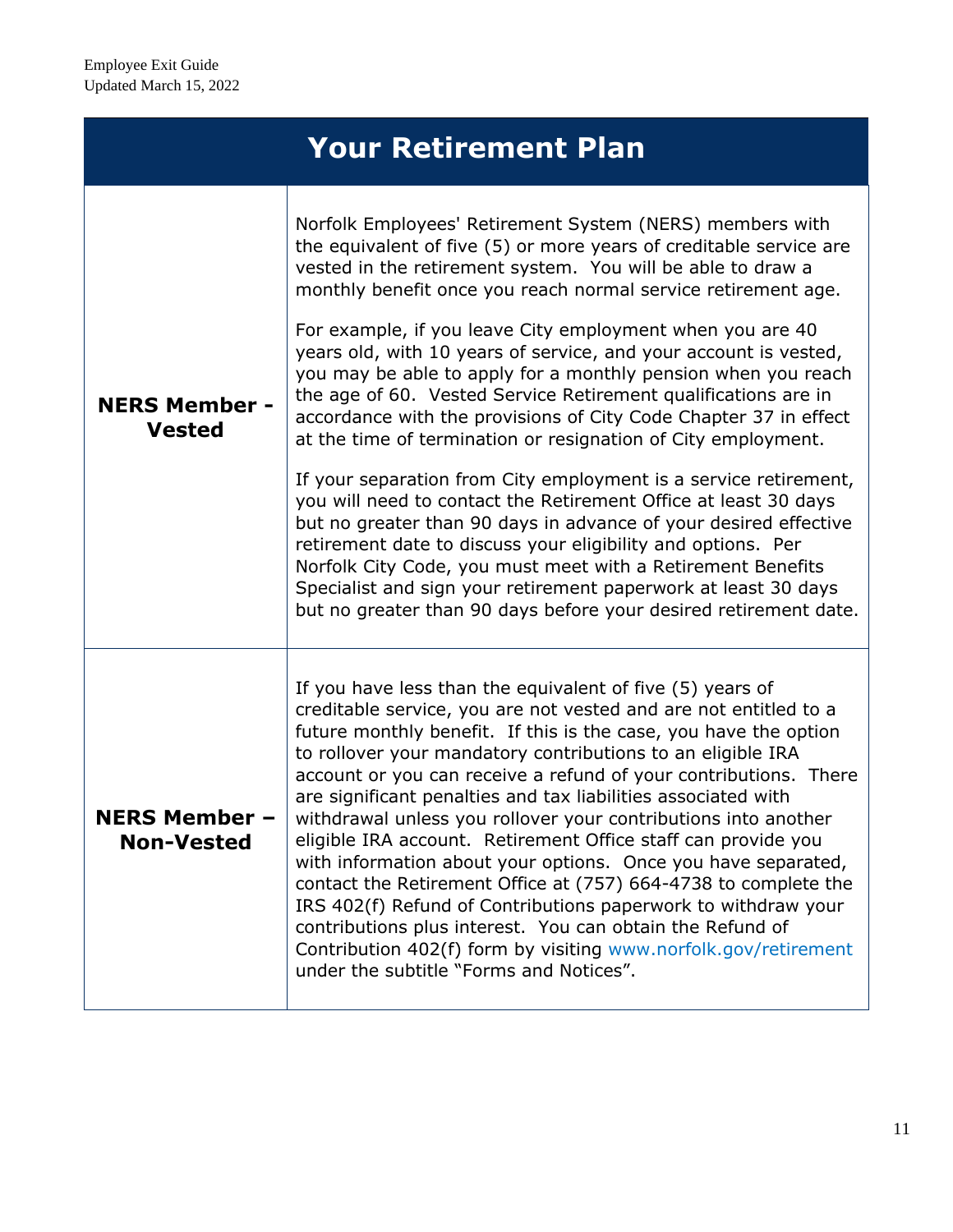r

| <b>VRS Members -</b><br><b>Vested and</b><br><b>Non-Vested</b> | https://www.varetire.org/<br>https://www.icmarc.org/                                                                                                                                                                                                                                                                                                                        |
|----------------------------------------------------------------|-----------------------------------------------------------------------------------------------------------------------------------------------------------------------------------------------------------------------------------------------------------------------------------------------------------------------------------------------------------------------------|
| 1099-R                                                         | For the calendar year in which an employee retires, a 1099-R<br>report of taxable earnings will be placed in the mail by January<br>$31st$ of the following year to the address on record in PeopleSoft.<br>Ensure that your address is correct in PeopleSoft Self-Service for<br>timely receipt of your 1099-R. NOTE: The U.S. Postal Service<br>will not forward 1099-Rs. |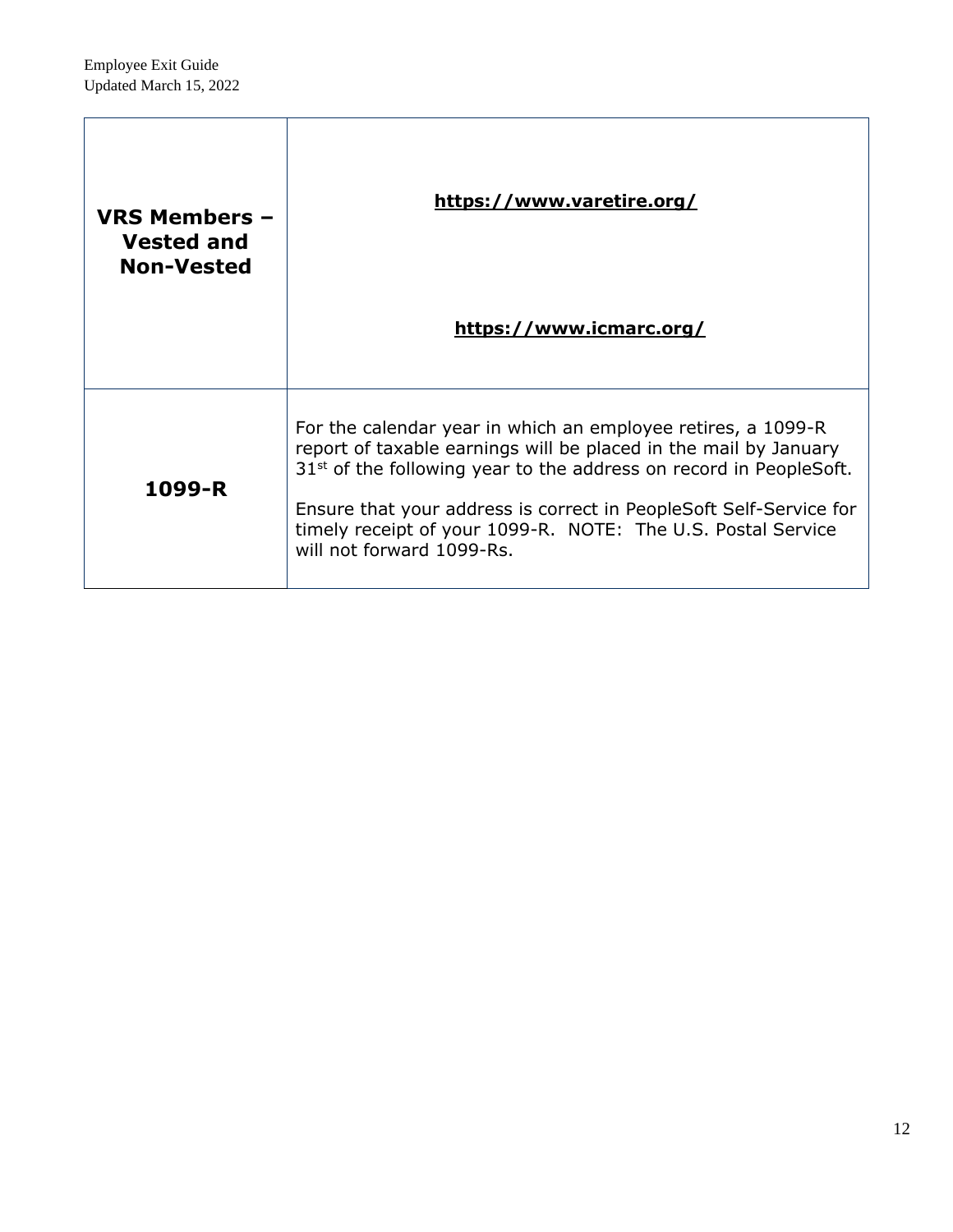## **Retirement Checklist**

#### **Vested Members**:

**NERS Members**: If you have the equivalent of five (5) or more years of creditable service in NERS, you are a vested NERS member and are entitled to retirement benefits in the future upon meeting retirement eligibility requirements. You do not need to do anything else to qualify for a monthly benefit at your normal service retirement age. **PLEASE ENSURE YOUR ADDRESS AND CONTACT INFORMATION ARE UPDATED VIA PEOPLESOFT** for NERS to contact you regarding your future retirement benefit. You will need to contact the Retirement Office at (757) 664-4738 once you become eligible to receive your retirement benefit.

**VRS Members**: If you have the equivalent of five (5) or more years of creditable service in VRS, you are a vested VRS member and are entitled to retirement benefits in the future upon meeting retirement eligibility requirements. Refer to <https://www.varetire.org/> or call the VRS Customer Contact Center at 1-888-827- 3847 once you become eligible to receive your retirement benefit.

#### **Non-vested members:**

**NERS Members:** If you do not have the equivalent of five (5) or more years of creditable service, you are not vested and cannot collect a NERS benefit. Once you have separated, contact the Retirement Office at (757) 664-4738 to complete the IRS 402(f) Refund of Contributions paperwork to withdraw your contributions plus interest. You can obtain the Refund of Contribution 402(f) form by visiting [www.norfolk.gov/retirement](http://www.norfolk.gov/retirement) under the subtitle "Forms and Notices".

**VRS Members:** If you do not have the equivalent of sixty (60) months (5 years) or more years of creditable service, you are not vested with VRS. If you leave your position before retirement, you can keep your funds with VRS. You will be considered a deferred member. You can also request a refund of your member contributions and interest. If you are not vested, you will receive a refund of the balance, excluding any member contributions made by your employer to your account after July 1, 2010, and the interest on these contributions. Taking a refund cancels your membership and eligibility for any future VRS benefits. Visit <https://myvrs.varetire.org/login/> to submit an online request for a refund.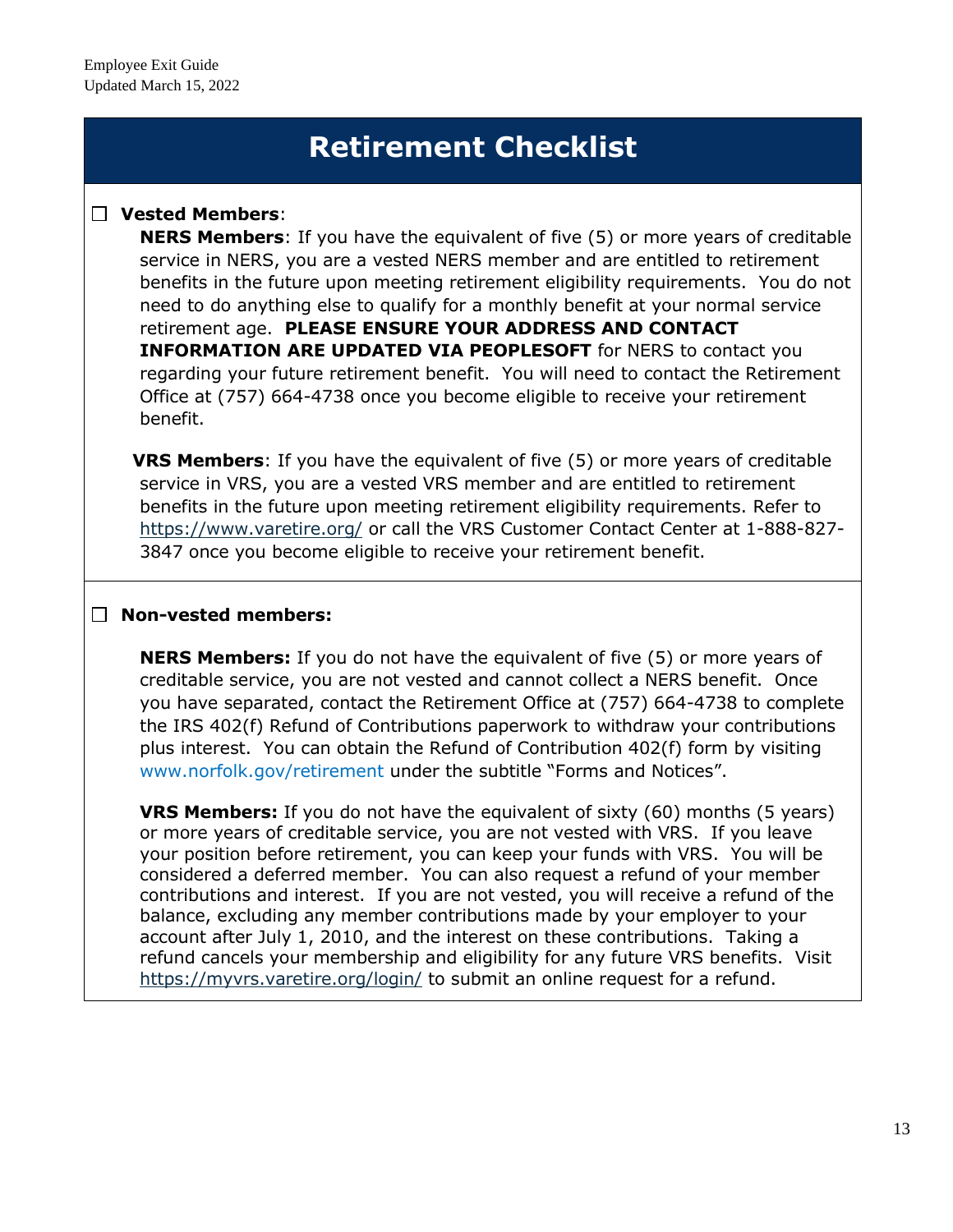#### **If you are retiring:**

**NERS Members:** Contact the Retirement Office at (757) 664-4738 or email NERS at [retirement@norfolk.gov](mailto:retirement@norfolk.gov) at least 30 days but no greater than 90 days before your desired retirement date. You can obtain the NERS "Pre-Retirement Check List" by visiting [www.norfolk.gov/retirement](http://www.norfolk.gov/retirement) under the subtitle "Pre-Retirement Frequently Asked Questions".

**VRS Members:** Contact VRS toll-free at 1-888-827-3847 or visit [myvrs.varetire.org](https://myvrs.varetire.org/) at least 60 days but not greater than four months (120 days) before you retire. Visit [www.varetire.org](http://www.varetire.org/) for pre-retirement guides specific to your VRS retirement plan, as well as required retirement forms.

|                                                              | <b>City Employment Verification</b>                                                                                                                                                                                                                                                                                                                |  |  |  |
|--------------------------------------------------------------|----------------------------------------------------------------------------------------------------------------------------------------------------------------------------------------------------------------------------------------------------------------------------------------------------------------------------------------------------|--|--|--|
| <b>Employment</b><br><b>Verification</b>                     | Prospective employers may contact The Work Number to<br>verify your employment and income. Give the person<br>seeking your proof of employment the following information:<br>The Work Number Access Options:<br>www.theworknumber.com<br>1-800-367-5690<br>1. The City of Norfolk Employer Code: 28152<br>2. Your Social Security Number           |  |  |  |
| <b>Re-Hire</b>                                               |                                                                                                                                                                                                                                                                                                                                                    |  |  |  |
| <b>Re-applying for</b><br><b>Employment with</b><br>the City | You may reapply for City employment at any time. Current<br>job openings are listed on the City's website<br>https://www.norfolk.gov/2173/Job-Listings. If you are a<br>NERS retiree and return to City employment in a position<br>other than a retiree part-time position, your retirement<br>benefits will be suspended while you are employed. |  |  |  |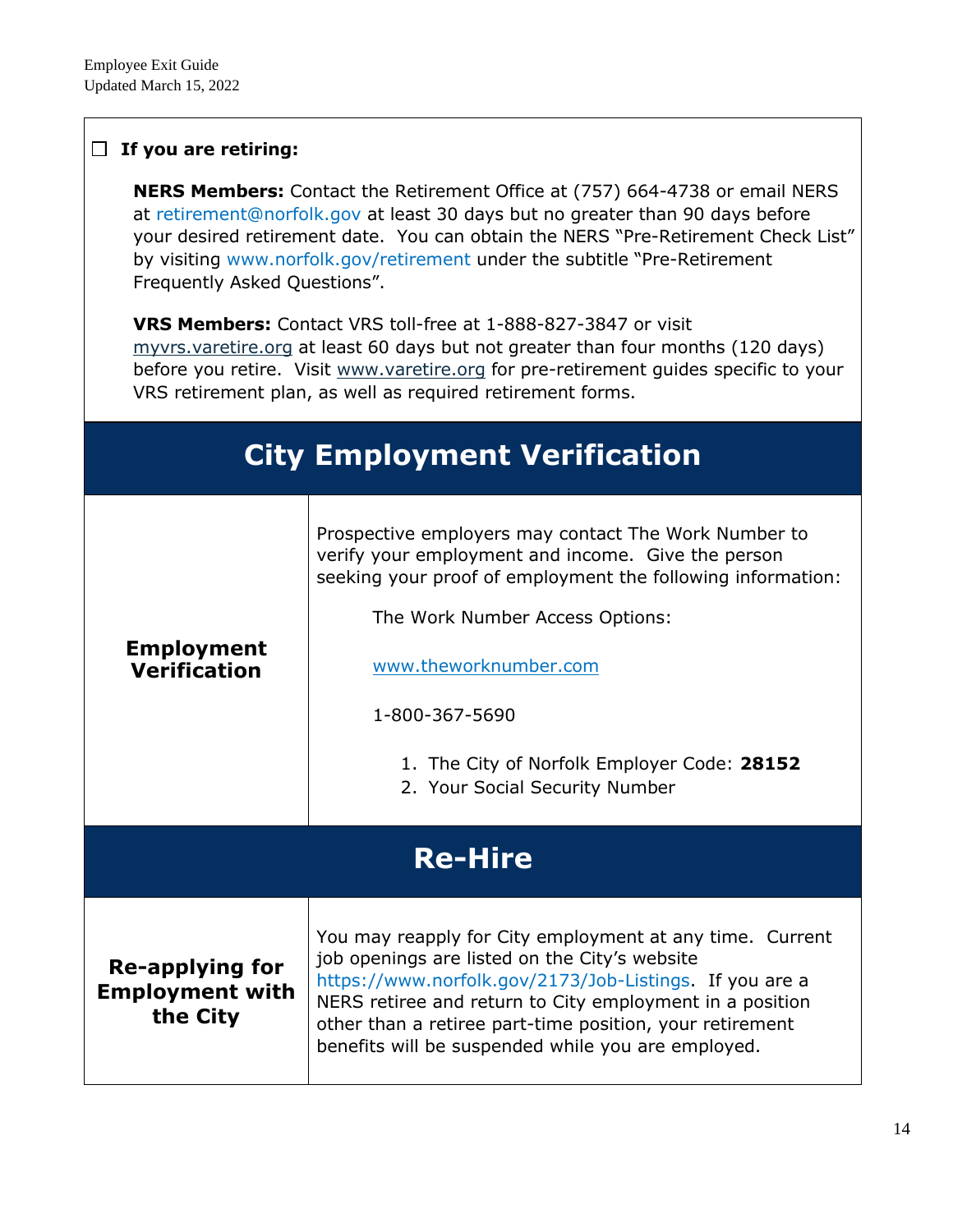## **PeopleSoft Self-Service Log-in Instructions**

**\*The general audience of this document is for employees that have ended employment with the City. It is not intended for those individuals that perform day-to-day operations with the City.\***

\*\*Please also note your access to PeopleSoft is available for only **45 days.** \*\*

**1. Using a web browser, preferable Google Chrome, go to [www.norfolk.gov/finance.](http://www.norfolk.gov/finance)**



**2. Click on the PeopleSoft Self Service link which is located on the left side of the page.**



**3. At the log-in screen enter in your User ID and Password.** Your Initial Password is the first 4 letters of your last name followed by the last 4 digits of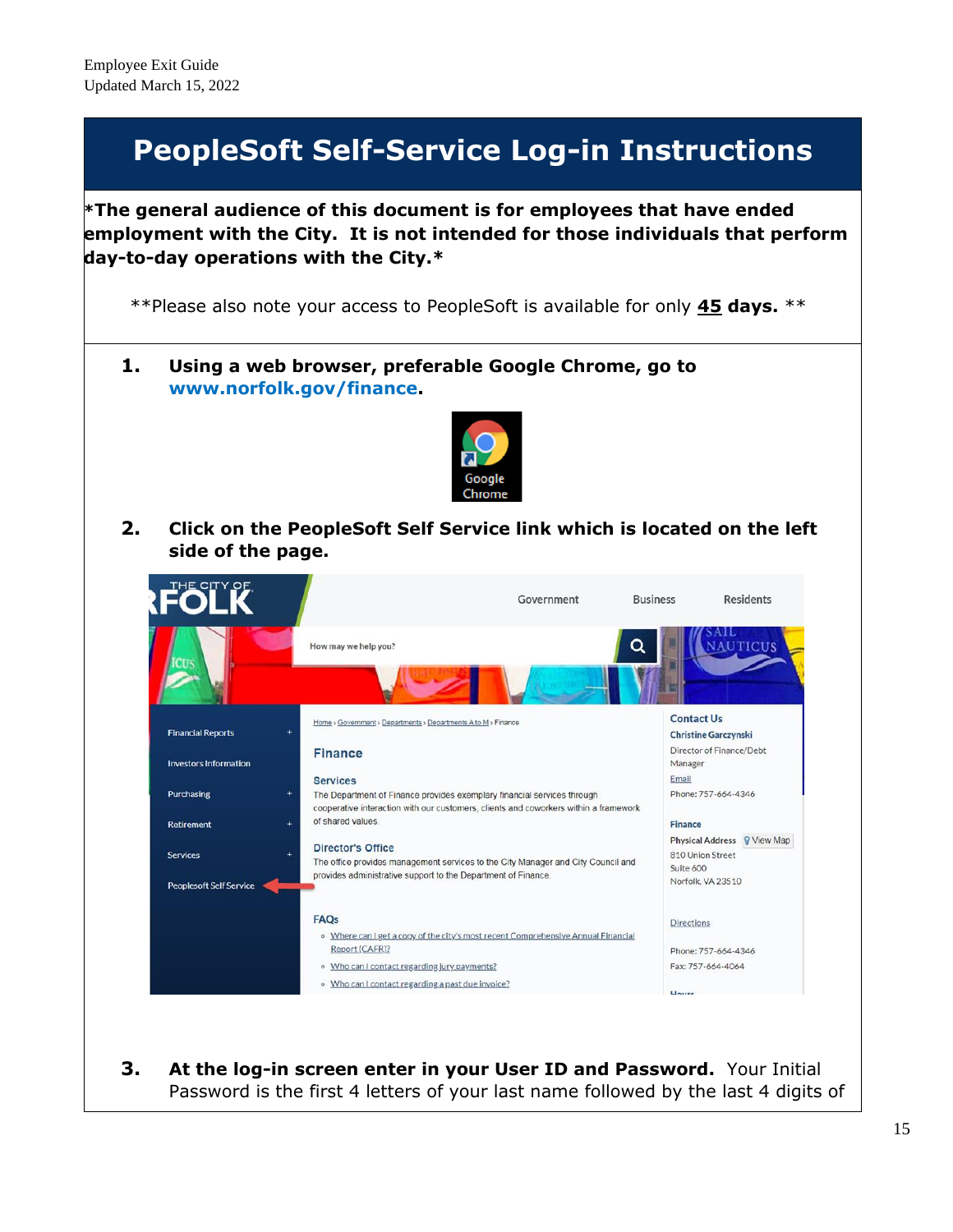your SSN, followed by an asterisk. Please note your password is case sensitive. For example, the log-in for employee John Smith would be Smit1234\* (assuming the last 4 of your SSN is 1234).



- **4. Once you have entered your User ID and Password, click Sign In.**
- **5. When you log in for the first time using these credentials, you will see the following screen below and be alerted that your password has expired. Click the "Click here to change your password." link.**

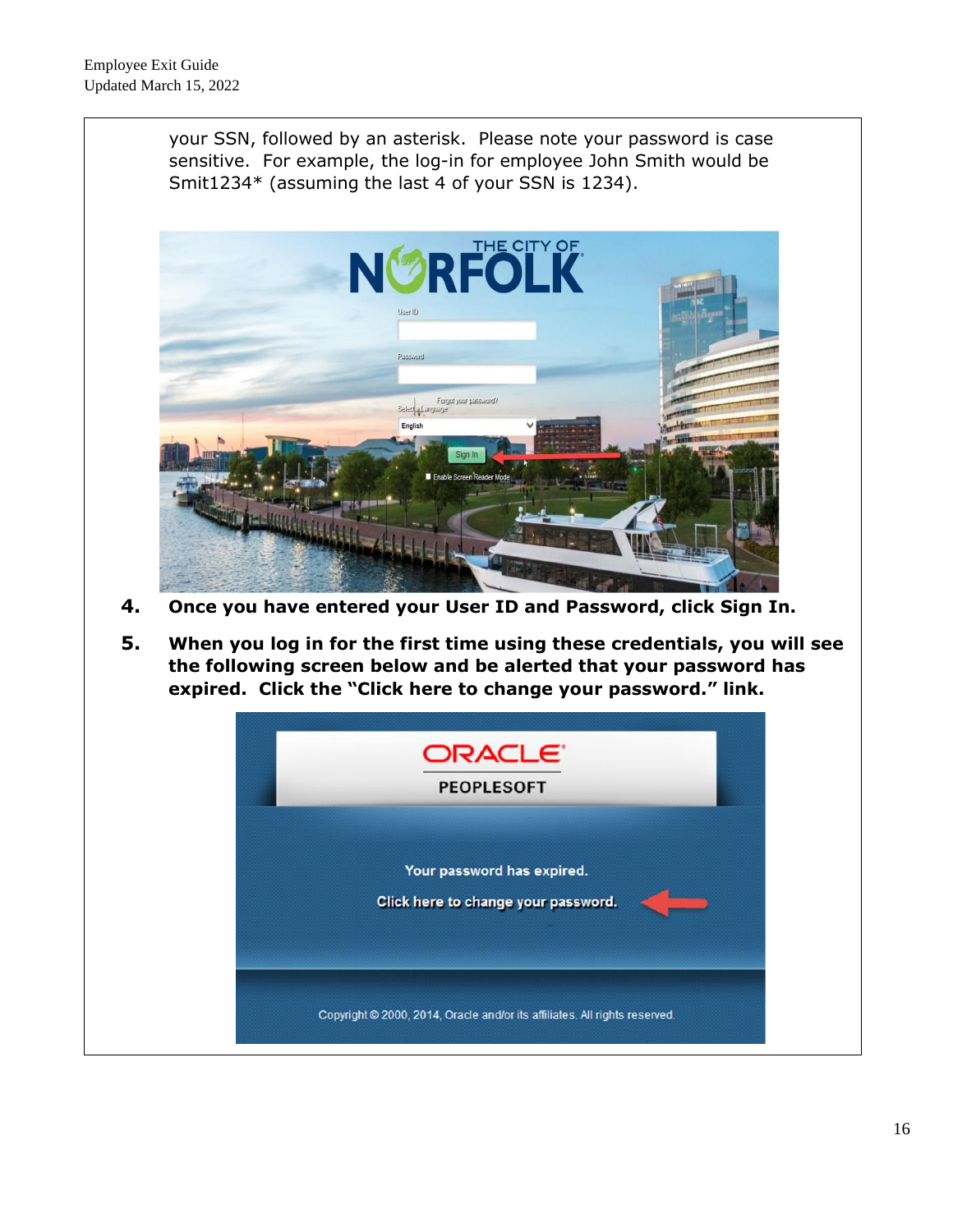**6. You will then see the following screen which will prompt you to create a new password.**

|                   | <b>Change Password</b>     |  |
|-------------------|----------------------------|--|
| User ID 012345    |                            |  |
|                   | Description Name, Employee |  |
| *Current Password |                            |  |
| *New Password     |                            |  |
| *Confirm Password |                            |  |
|                   | <b>Change Password</b>     |  |

- **7. Re-enter your Current password (1st four of your last name, last four SSN, and an asterisk).**
- **8. Enter your New password.** It must be at least seven characters with one capital letter, one number and one special character (i.e., @, #, %, &, etc.). \*\*\*Remember your password is case sensitive.
- **9.** Re-enter your New password in "Confirm Password:"
- 10. Click "Change Password"
- 11. If you were successful, you will see the following screen

| "Current Password |                                                                    |  |
|-------------------|--------------------------------------------------------------------|--|
| "New Password     |                                                                    |  |
| *Confirm Password |                                                                    |  |
|                   | <b>Change Password</b>                                             |  |
|                   |                                                                    |  |
|                   |                                                                    |  |
|                   |                                                                    |  |
|                   |                                                                    |  |
|                   |                                                                    |  |
|                   | Your password has successfully been changed, Continue to Homepage? |  |
|                   | Yes<br><b>No</b>                                                   |  |
|                   |                                                                    |  |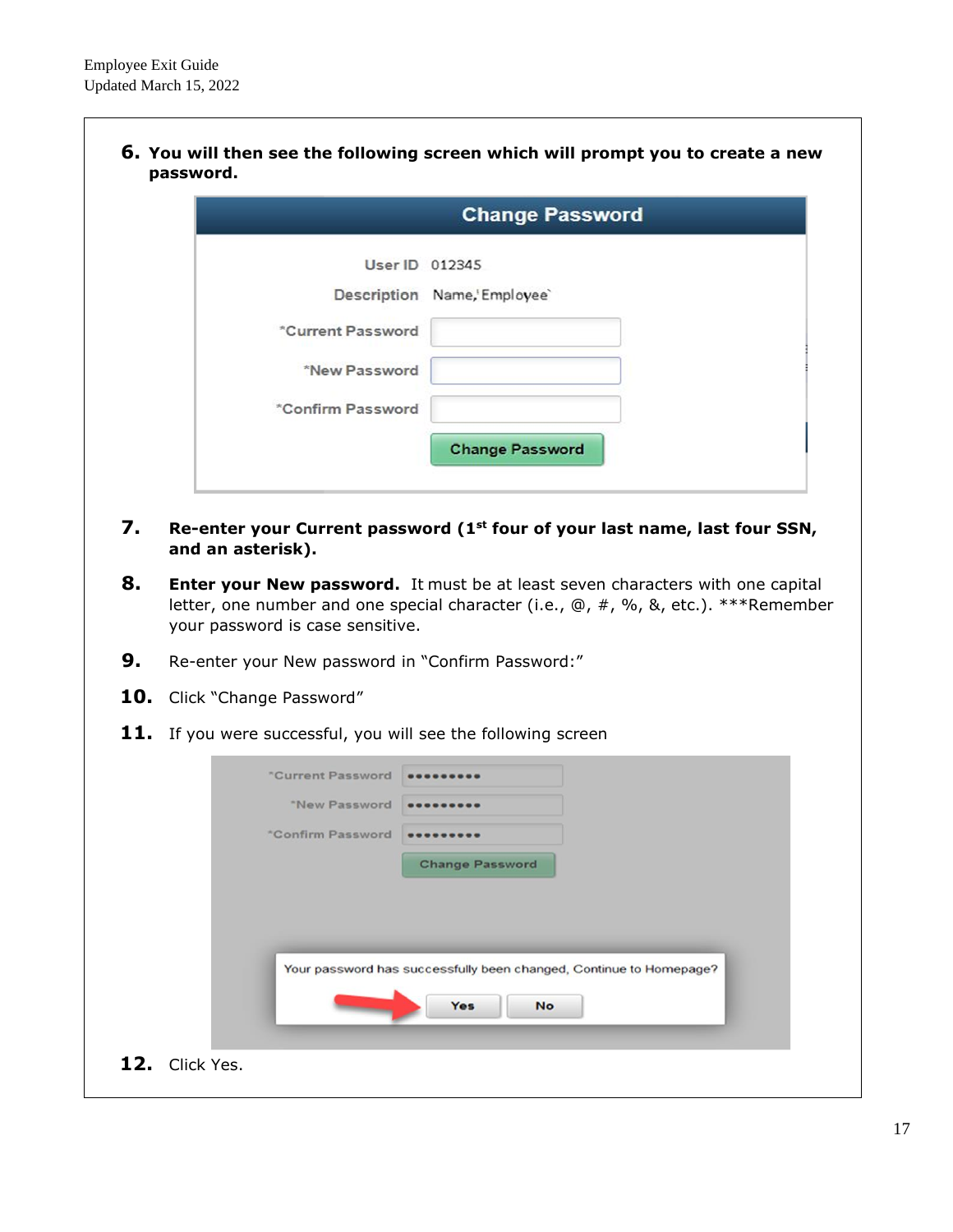13. To exit PeopleSoft, click the vertical ellipsis, and select "Sign Out" from the drop-down list.